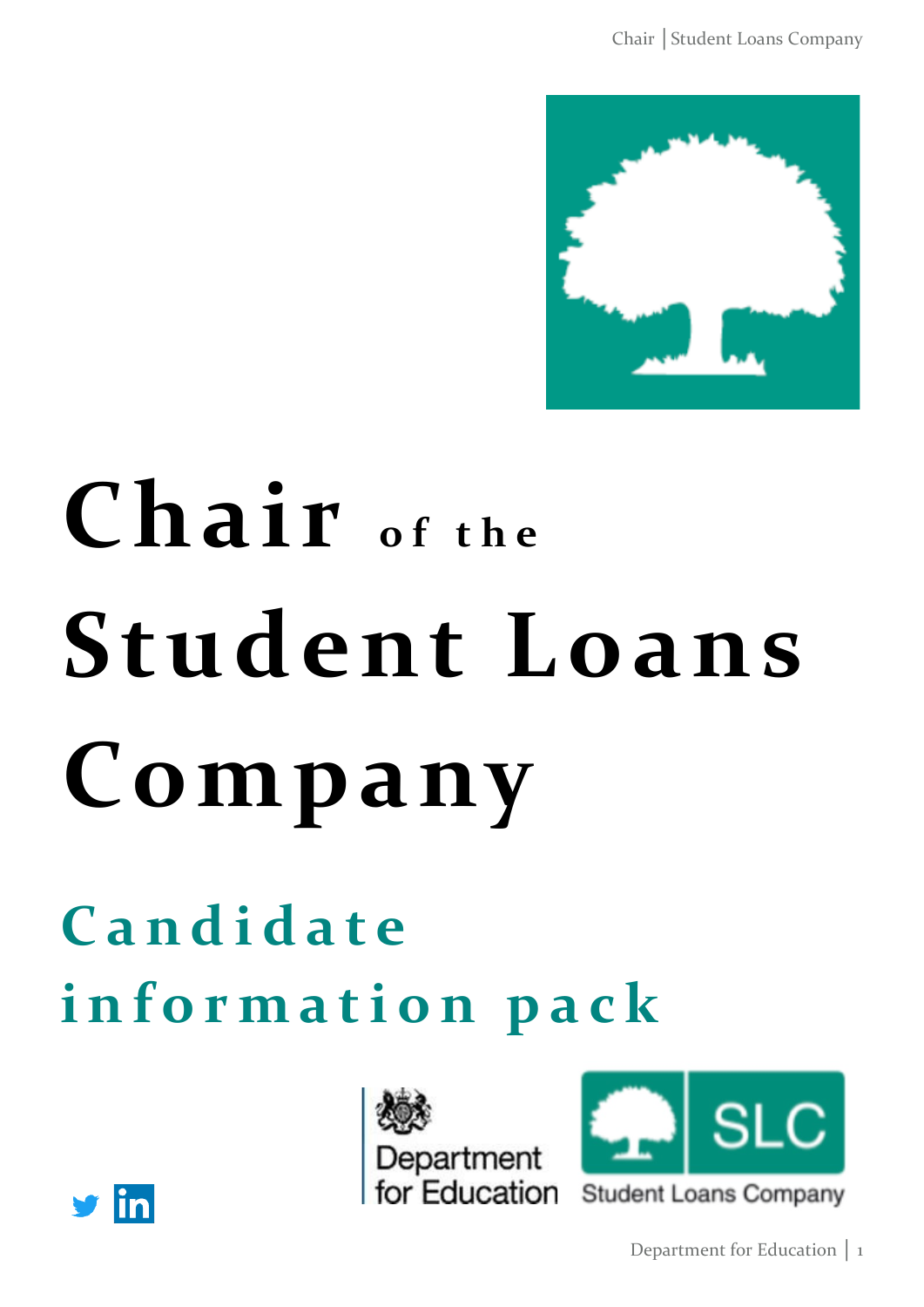### **C o n t e n t s**

| About us                  |    |
|---------------------------|----|
| Who we're looking for     |    |
| Board diversity           | 5. |
| How to apply              | 6  |
| Terms of appointment      | 7  |
| Principles of public life | 8  |
| Complaints                |    |



ż.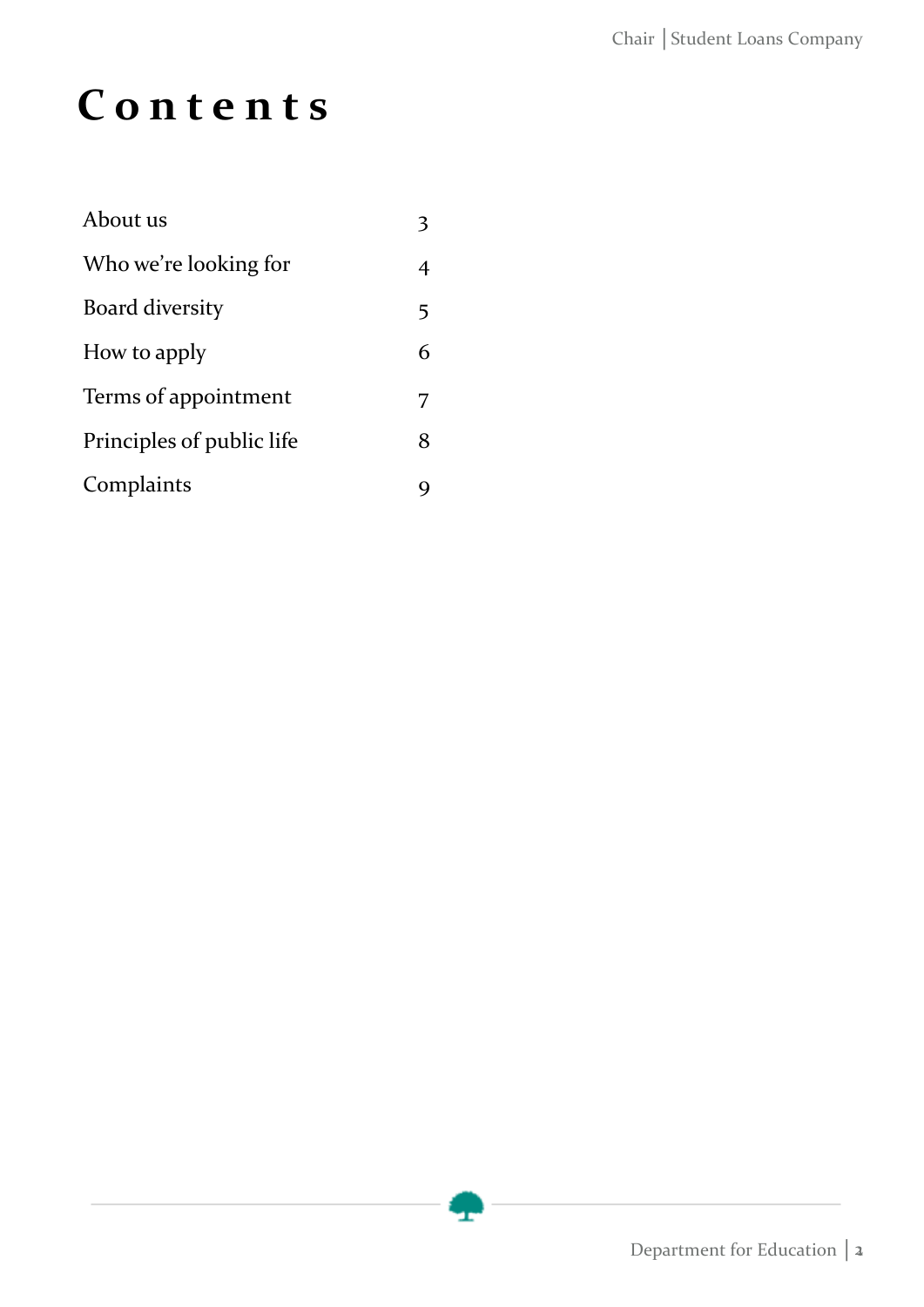### **I n t r o d u c t i o n**

The SLC delivers finance to students to enable them to participate in education. It is a not for profit organisation which was set up in 1989. SLC's role has expanded significantly over the last 30 years to incorporate a wide range of products and services and it is now one of Government's most high-profile delivery bodies, which manages a loan book worth more than £117bn, processes more than 1.5 million new loan applications each year and holds data on 8 million borrowers.

The business model of the SLC is akin to the back-office of a mid-tier UK financial services institution. It is incorporated as a company limited by shares under the Companies Act and is wholly in public ownership – with the department for Education (England) being the majority shareholder and the remaining shares held by the devolved administrations in Scotland, Northern Ireland and Wales.

#### **The SLC's primary functions are:**

- providing loans and grants to students;
- paying tuition fees to colleges, training providers and universities;
- collecting repayments, through HMRC and direct from borrowers;
- making maintenance payments to schools and further education students aged over 16 in NI and Wales;
- maintaining data security;
- providing back-office service to support securitised tranches of the loan book.
- paying bursaries and scholarships on behalf of universities and colleges; and
- running all the administration and processing associated with these activities.

As non-executive Chair, you will be joining the SLC Board at a pivotal moment in the SLC's history. The Company will face a number of challenges and opportunities during the coming months and years, including delivery of recommendations from the Post-18 Funding Review and the recommendations of the Tailored Review - which is attached to this specification. A key role for the Chair will be to work with the Board and oversee the executive to ensure that the resources and skills available to the Company are commensurate with its delivery obligations.

Under the leadership of the Chair, the Board will need to ensure it continues to have the right balance of skills and experience which allow it to direct SLC's business, whilst providing support and constructive challenge to the executive leadership Team. The Chair will need to demonstrate high standards of corporate governance at all times, provide assurance on risk management and internal control, and ensure that best practice is followed. As a public body, the Chair will also need to ensure the Company is both compliant and acting within all financial and governance controls set by HM Government. The specific roles and responsibilities of the Board and its members are set out the SLC Framework Document, www.slc.co.uk/ media/10196/slc-framework-document.pdf

For further information on the organisation and the board please visit [www.slc.co.uk](http://www.slc.co.uk)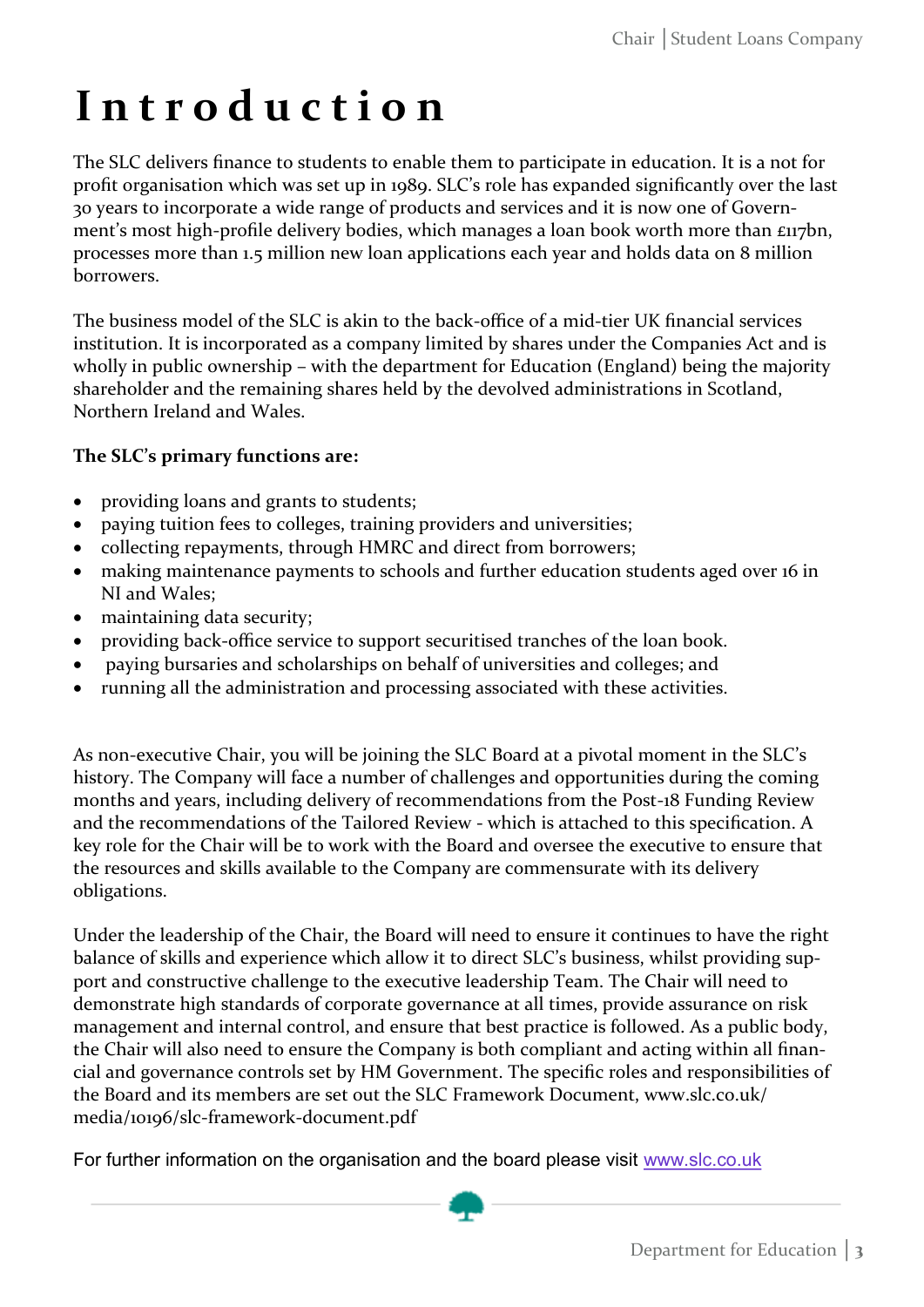## **W h o w e ' r e l o o k i n g f o r**

As Non Executive Chair, you will be joining the SLC Board at a pivotal moment in the SLC's history. The Company will face a number of challenges and opportunities during the coming months and years, including delivery of recommendations from the Post 18 Funding Review and the recommendations of the Tailored Review. A key role for the Chair will be to work with the Board and oversee the Executive to ensure that the resources and skills available to the company are commensurate with its delivery obligations.

Throughout the application and interview stage, you will need to demonstrate how you meet all the following essential criteria:

- Experience operating as a Chair at senior Board or Committee level in a complex, challenging and high-profile environment.
- A track record of providing strategic direction, independent judgement and effective decision making.
- Experience of the people, culture, technology and operational requirements that lead to transformational change in a complex and high stakes operation
- The ability to communicate effectively at all levels; creating and maintaining effective relationships with a wide range of stakeholders and customers that have diverse interests

In addition, throughout all stages of the application process, the Panel will be keen to understand whether candidates fulfil any of the following desirable criteria:

- An understanding of what 'good governance' looks like in a regulated public sector environment gained through working with HM Government or the wider public sector.
- An understanding of the needs of the Devolved Administrations and devolved decision making
- Knowledge and experience of working in or with the modern digital economy
- Experience operating as a senior (ideally main Board level) executive in a financial services organisation or processing business with assess, pay and repayment functions



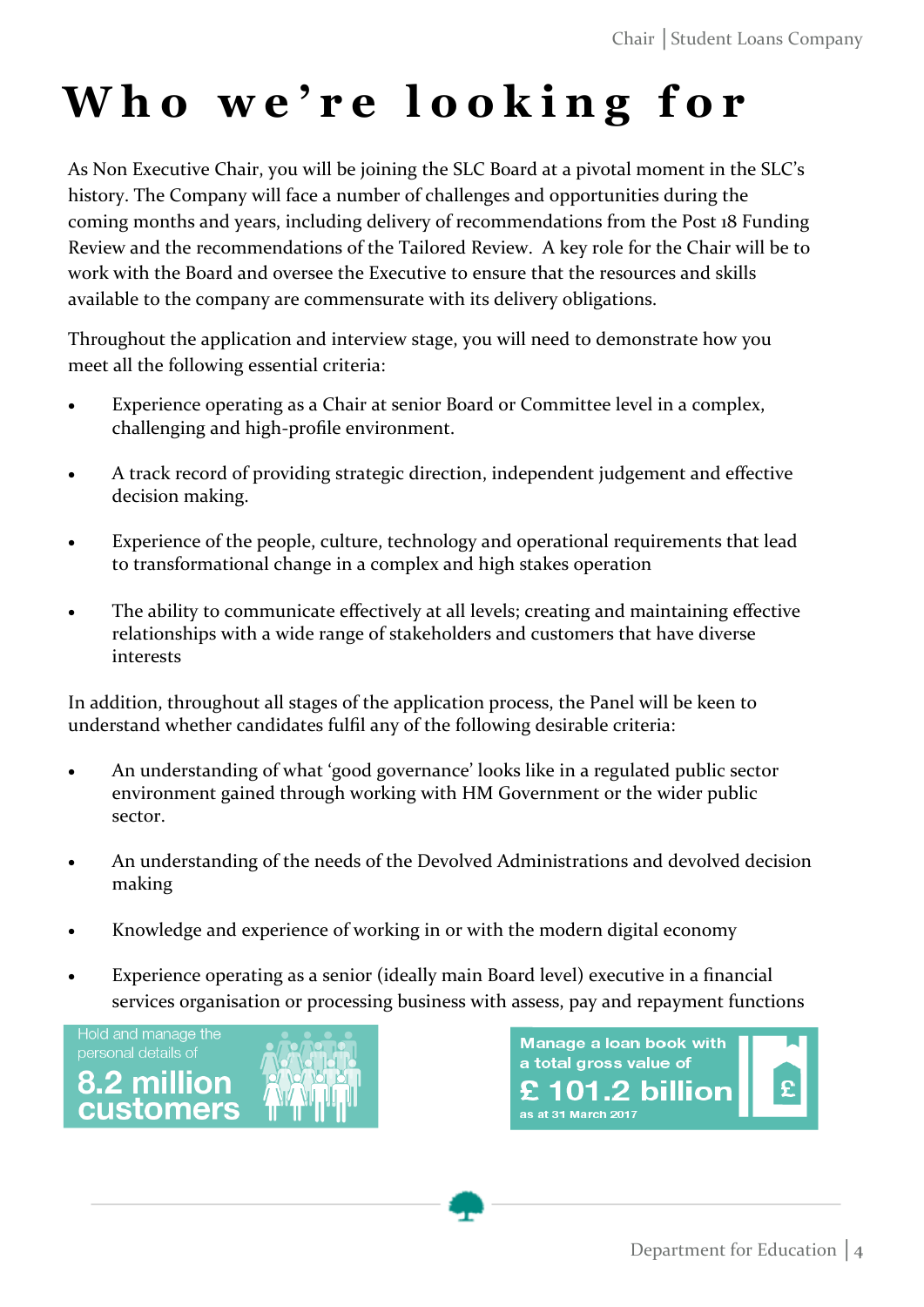### **B o a r d D i v e r s i t y**

The Department for Education is committed to the principle of public appointments on merit with independent assessment, openness and fairness of process and to providing equal opportunities for all.

We are focussed on equality of opportunity for all, and particularly welcome applications from women, people with disabilities, LGBT candidates and those from black, Asian and minority ethnic backgrounds. Both UK nationals and international candidates are encouraged to apply.

We ask that all applicants complete an anonymised Diversity Monitoring Form used for data gathering information only in order to ensure Departments are recruiting from the widest possible pool.







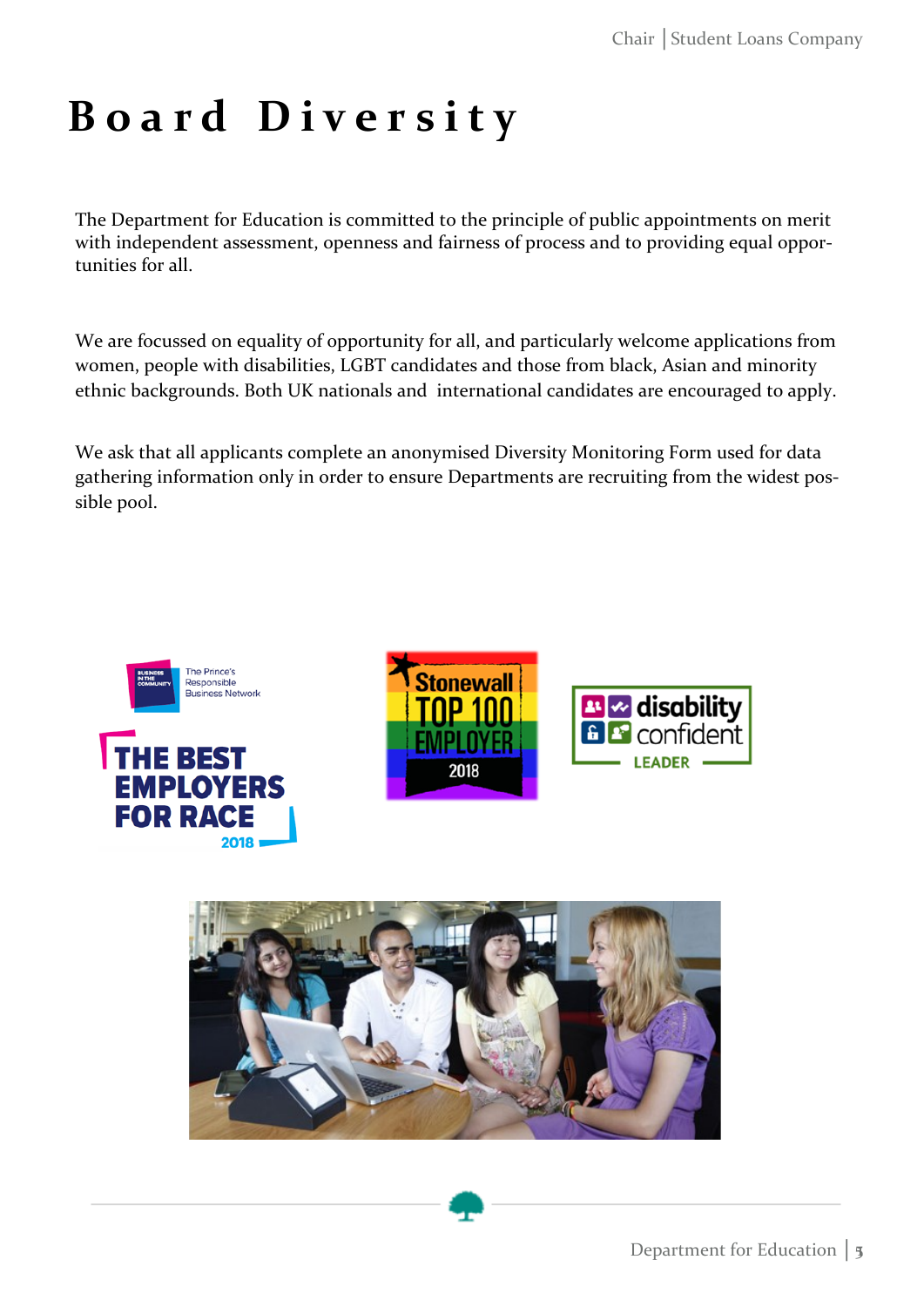### **H o w t o A p p l y**

### **The closing date for applications is 11pm, Tuesday 6th August 2019.**

Information on the timetable for this campaign, selection process, requisite security clearance, and the Advisory Assessment Panel can be found on the Centre for Public Appointments website: <https://publicappointments.cabinetoffice.gov.uk/>

Please submit the following documents by email to:

#### [PublicAppointments.APPLICATIONS@education.gov.uk](mailto:PublicAppointments.APPLICATIONS@education.gov.uk)

- 1. A covering letter not exceeding two sides of A4 paper. (Arial size 12)
- 2. A CV
- 3. Candidate Application Form
- 4. Diversity form
- 5. Guaranteed Interview Scheme form (if applicable)

Please include the heading "SLC Chair Application" in the subject box. If submitting your application by email, please submit your application documents as separate attachments.

Alternatively, you can send your application via post to:

HR, Public Appointments Ground Floor Bishopsgate House Feethams Darlington DL1 5QE

**Please note the following:**

- **We cannot accept applications submitted after the closing date**
- **Applications will be assessed on the documentation provided. Please refer to the advert and checklist to ensure you have provided the necessary documentation. We will assess it based solely on documentation provided.**
- **Applications will be acknowledged upon receipt.**
- **Feedback will only be given to candidates unsuccessful following interview.**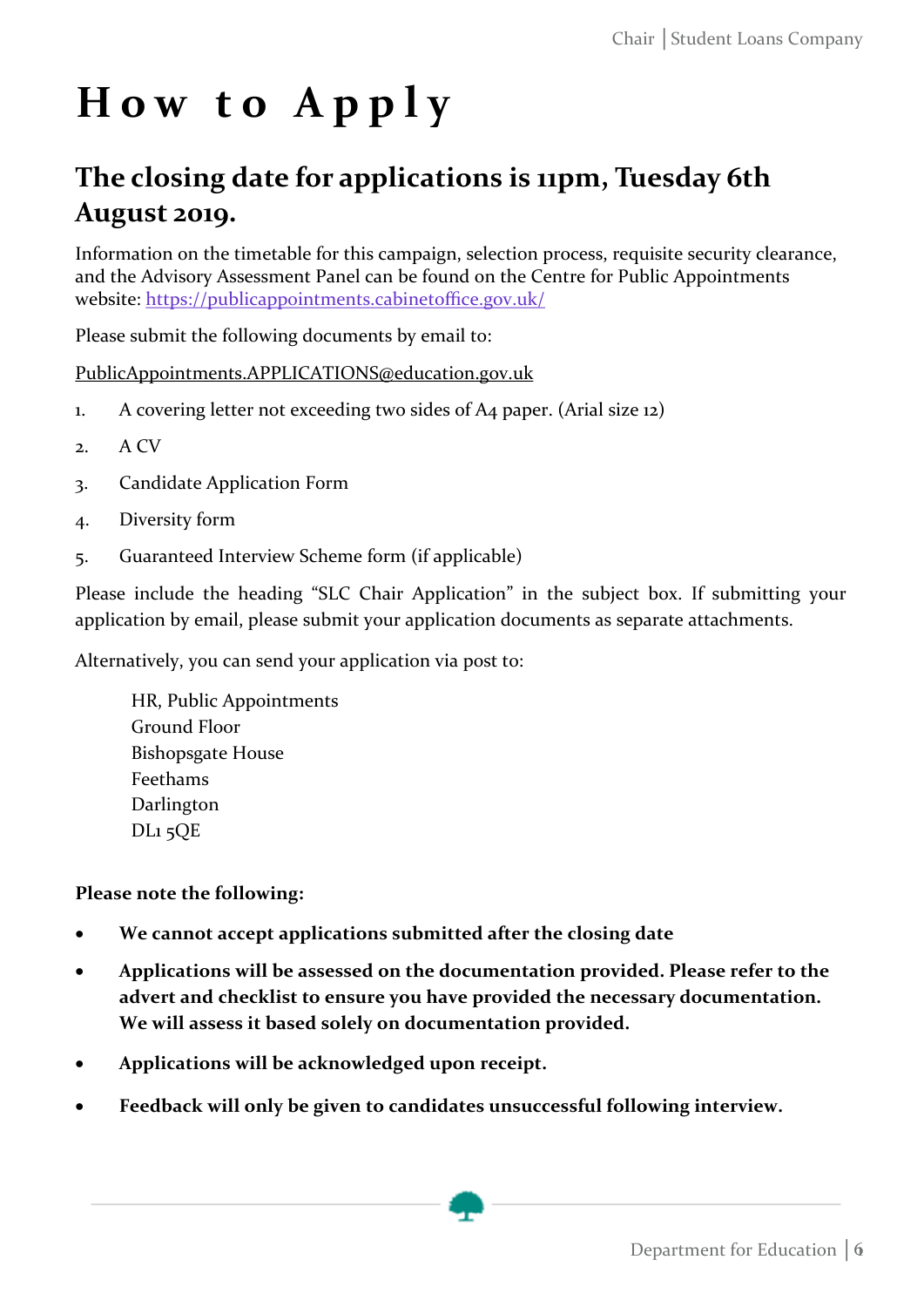### **T e r m s o f a p p o i n t m e n t**

Under the leadership of the Chair, the Board will need to ensure it continues to have the right balance of skills and experience which allow it to direct SLC's business, whilst providing support and constructive challenge to the Executive Leadership Team. The Chair will need to demonstrate high standards of corporate governance at all times, provide assurance on risk management and internal control, and ensure that best practice is followed. As a public body, the Chair will also need to ensure the Company is both compliant and acting within all financial and governance controls set by HM Government. The specific roles and responsibilities of the Board and its members are set out the SLC Framework Document, here: [www.slc.co.uk/media/10196/slc](http://www.slc.co.uk/media/10196/slc-framework-document.pdf)-framework-document.pdf

#### **Location**

Board meetings are generally held in Glasgow and also on occasion in London, Llandudno and Darlington. The Chair will be expected to travel to these locations as necessary.

#### **Time requirement**

This non-executive Chair appointment will require attendance at Board meetings (10 per year), Board Sub-Committee meetings and other ad-hoc meetings as required.

We expect the time demand on a non-executive Chair to be around 8 days per month, but may occasionally increase in exceptional circumstances.

#### **Term**

An expectation of up to two three-year terms, with renewal after the first term subject to satisfactory performance appraisal.

#### **Remuneration**

£50,000 per annum.

#### **Expenses**

Reasonable expenses for travel and subsistence incurred whilst carrying out the responsibilities of the post will be reimbursed and subject to the Student Loan Company's travel and expenses policy.

#### **Pension**

The post is not pensionable.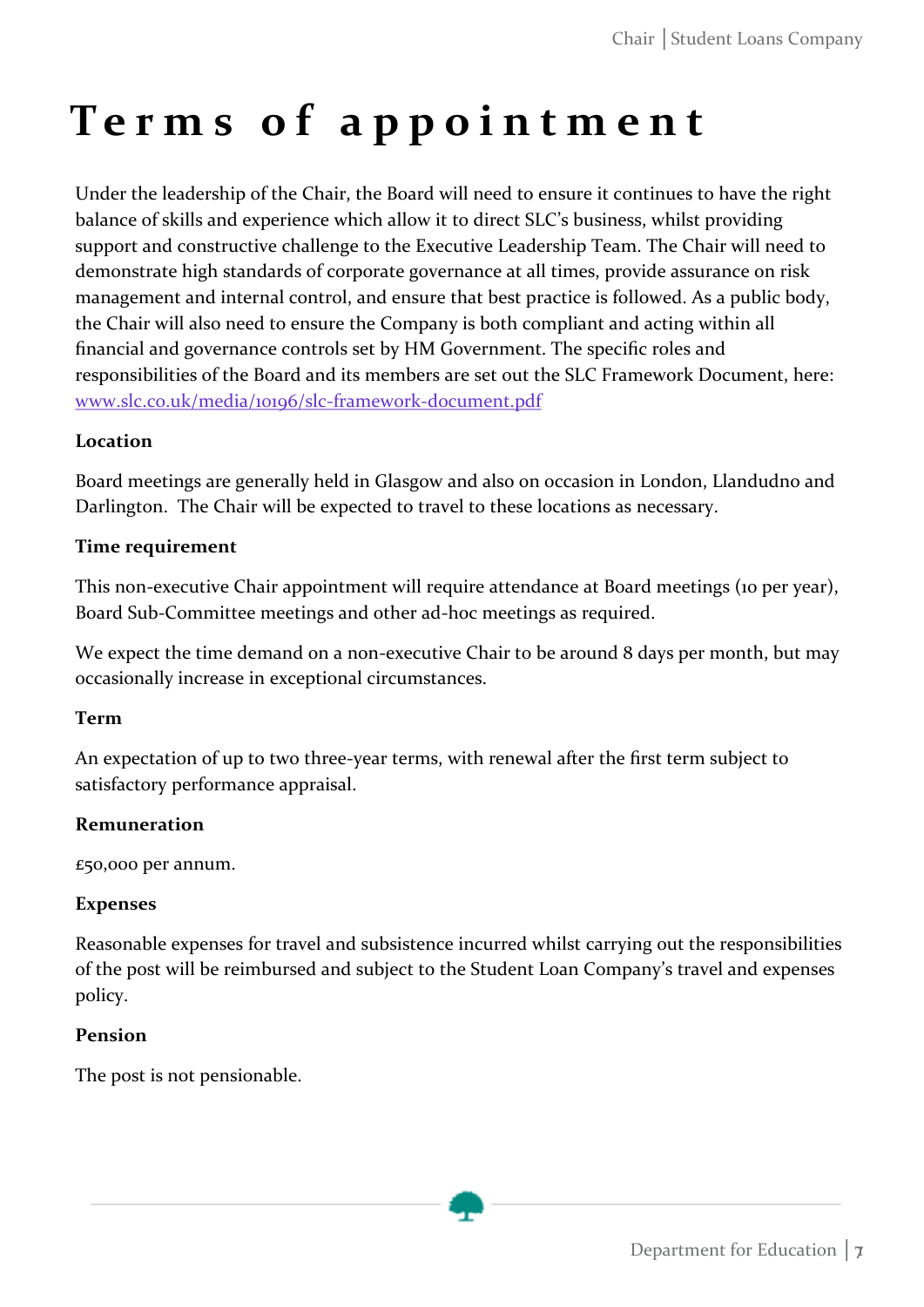### **Principles of Public Life**

In 1995, the Committee on Standards in Public Life defined seven principles which should underpin the actions of all who serve the public in any way.

Consistent with the Governance Code, applicants will be assessed on merit, and all candidates for public appointment will need to uphold the standards of conduct set out in the Seven Principles of Public Life. These will be tested as part of the selection process and the Selection Panel must satisfy itself that all candidates for appointments can meet these standards; which are:

#### **Selflessness**

Holders of Public Office should take decisions solely in terms of the public interest. They should not do so in order to gain financial or other material benefits for themselves, their family, or other friends.

#### **Integrity**

Holders of Public Office should not place themselves under any financial or other obligation to outside individuals or organisations that might influence them in the performance of their official duties.

#### **Objectivity**

Carrying out Public Office business, including making public appointments, awarding contracts, or recommending individuals for rewards and benefits, holders of public office should make choices on merit.

#### **Accountability**

Holders of Public Office are accountable for their decisions and actions to the public and must submit themselves to whatever scrutiny is appropriate to their office.

#### **Openness**

Holders of Public Office should be as open as possible about all the decisions and actions that they take. They should give reasons for their decisions and restrict information only when the wider public interest clearly demands.

#### **Honesty**

Holders of Public Office have a duty to declare any private interests relating to their public duties and to take steps to resolve any conflicts arising in a way that protects the public interest.

#### **Leadership**

Holders of Public Office should promote and support these principles by leadership and example.